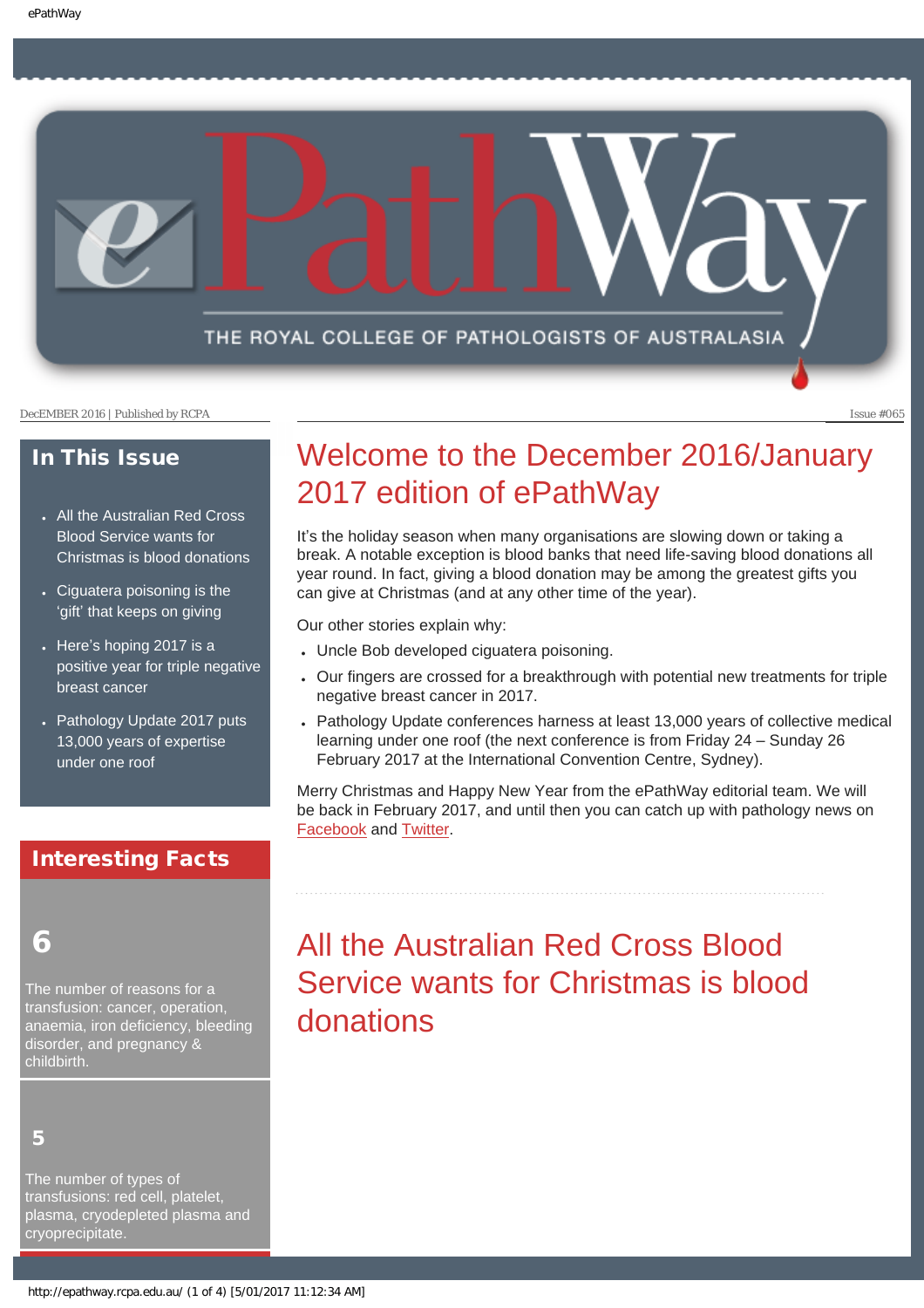# 8

The number of blood types: O negative, O positive, B negative, B positive, A negative, A positive, AB negative and AB positive.

*Source: Australian Red Cross Blood Service*

### Important Message



### Suggest to a friend

Know someone who might be interested in this website? Why not [suggest the website](mailto:?Subject=I%20think%20you%20should%20read%20this%20Newsletter=
http://epathway.rcpa.edu.au/index.html) to them.

### Previous Editions

Did you miss something from last month? You can view our [previous](#page-5-0) [editions](#page-5-0) at any time.

<span id="page-1-0"></span>

### Subscribe Now!

Subscription is easy! Simply fill in our [subscription form](#page-7-0).

## Links

[RCPA Manual](http://rcpamanual.edu.au/)

[Lab Tests Online](http://www.labtestsonline.org.au/)

[Know Pathology Know Healthcare](http://knowpathology.com.au/)



Some Christmas wish lists are very long, but the Australian Red Cross Blood Service has just one 'gift' on theirs – blood donations. We caught up with Dr Joanne Pink, RCPA Fellow, Haematologist, and Chief Medical Officer/Executive Director of Clinical Services and Research at the Australian Red Cross, to talk about blood donations over the Christmas period.

[read more »](#page-8-0)

# Ciguatera poisoning is the 'gift' that keeps on giving

You can get everything right for Christmas lunch. Uncle Bob is behaving (so far). Food safe principles are followed to the letter. The reef fish is fresh, cooked to perfection and tastes great. But then everyone who eats the fish comes down with food poisoning. What could have gone wrong?



[read more »](#page-10-0)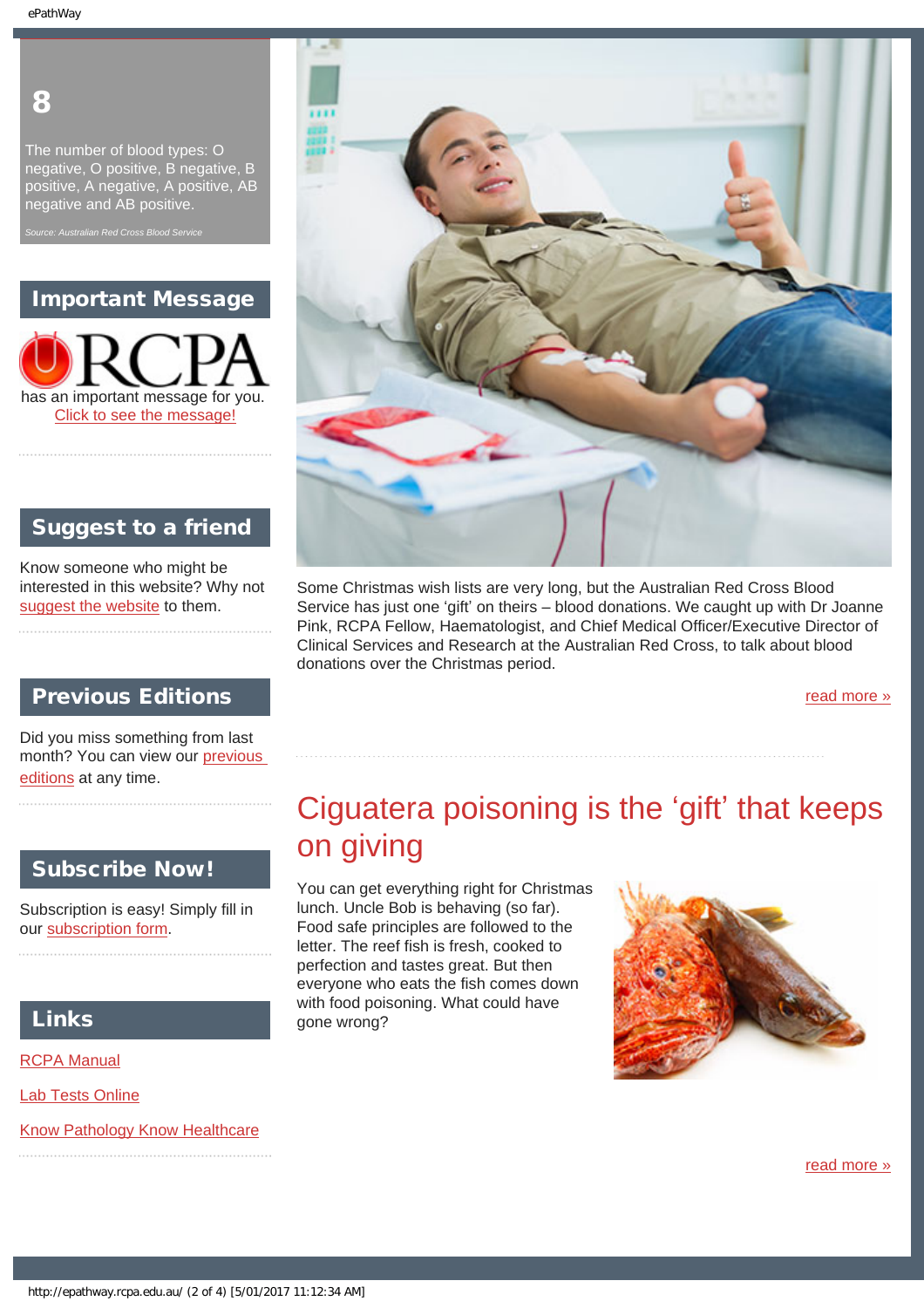# <span id="page-2-0"></span>Here's hoping 2017 is a positive year for triple negative breast cancer

As we bid 2016 adieu, let's hope 2017 heralds a breakthrough for triple negative breast cancer (TNBC) treatment. The breakthrough is needed because, unlike other types of breast cancer, TNBC doesn't have a [targeted therapy](http://www.rcpa.edu.au/getattachment/250f7b77-7ffc-47ad-aa0f-5b8b1856bddf/ePathway-Issue-013.aspx) limiting effective treatment options.



[read more »](#page-12-0)

# <span id="page-2-1"></span>Pathology Update 2017 puts 13,000 years of expertise under one roof

If history and maths interest you, then this concept may grab your attention. About 1,000 pathologists attend the RCPA's Pathology Update conference every year. It takes a minimum of 13 years of study to become a pathologist. This means Pathology Update harnesses at least 13,000 years of collective medical learning in one venue. To put that into perspective, if we count back 13,000 years in history, we'd land in the Mesolithic period (middle Stone Age).



[read more »](#page-14-0)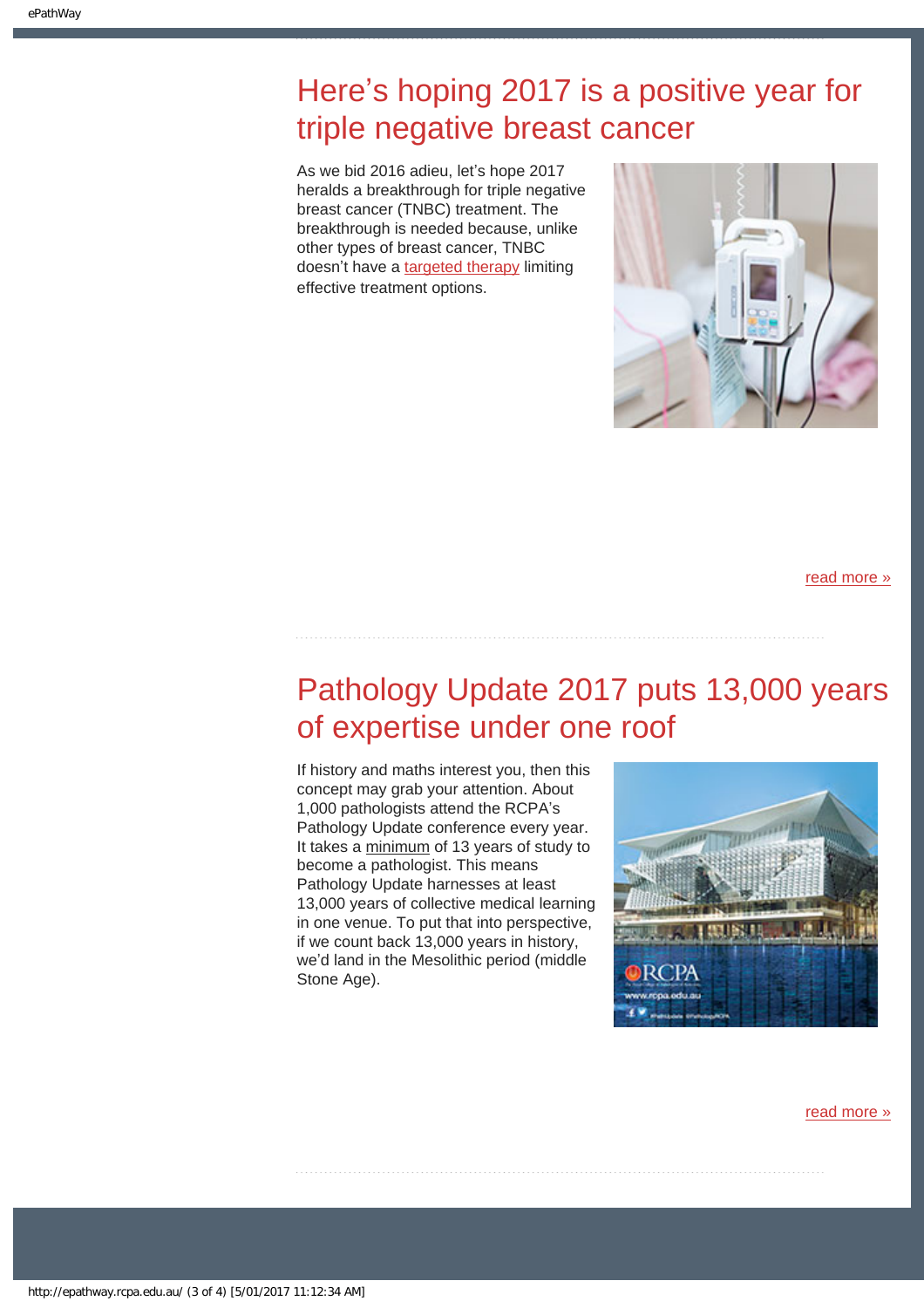### Copyright © 2016 The Royal College of Pathologists of Australasia

RCPA - Durham Hall - 207 Albion St Surry Hills NSW 2010 AUSTRALIA | (+61) 2 8356 5858 | [www.rcpa.edu.au](https://www.rcpa.edu.au/)

[Privacy Policy](https://www.rcpa.edu.au/Privacy-Policy.aspx) | [Legal](https://www.rcpa.edu.au/Legal.aspx) | [Disclaimer](https://www.rcpa.edu.au/Disclaimer.aspx)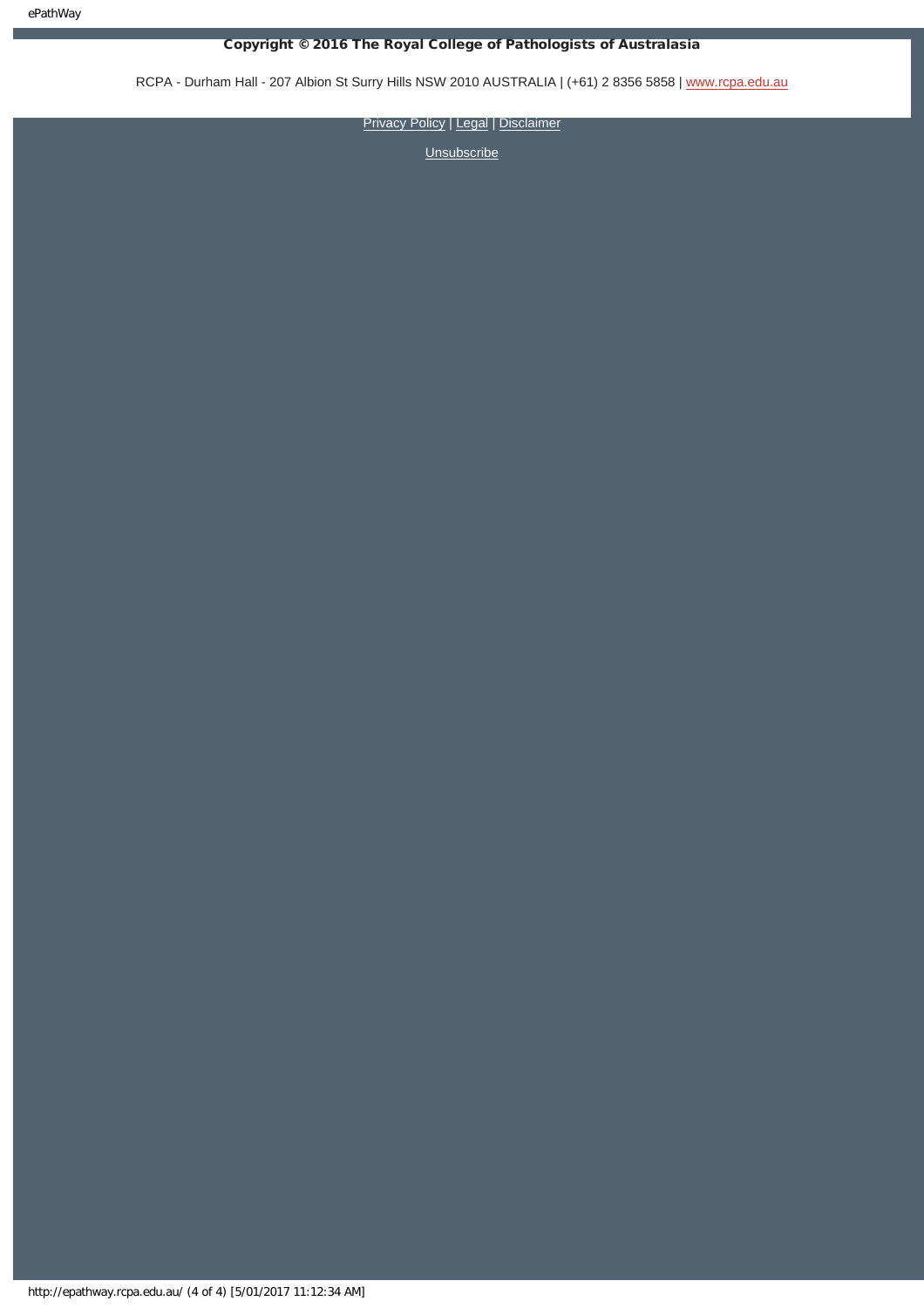<span id="page-4-0"></span>

Published by RCPA

# RCPA Message



Pathology gives life's most important answers.

[« Back to Latest Issue](http://epathway.rcpa.edu.au/index.html)

Copyright © 2015 The Royal College of Pathologists of Australasia

RCPA - Durham Hall - 207 Albion St Surry Hills NSW 2010 AUSTRALIA | (+61) 2 8356 5858 | [www.rcpa.edu.au](https://www.rcpa.edu.au/)

**[Privacy Policy](https://www.rcpa.edu.au/Content-Library/Privacy.aspx) | [Legal](https://www.rcpa.edu.au/Legal.aspx) | [Disclaimer](https://www.rcpa.edu.au/Disclaimer.aspx)**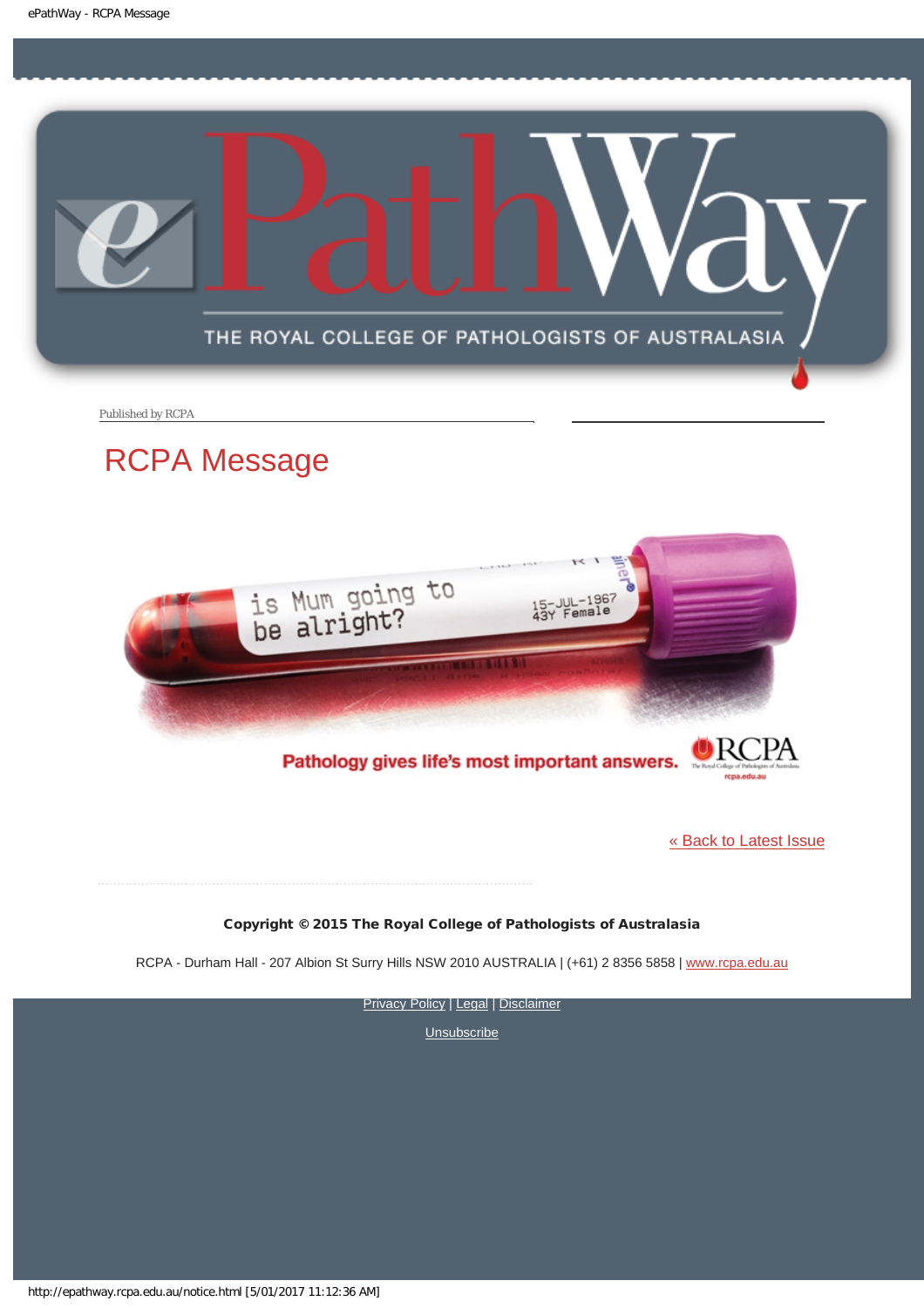<span id="page-5-0"></span>

Published by RCPA

# Previous Editions



### **IN THIS ISSUE**

- · Footballer Sam Reid celebrated International Pathology Day with<br>personal tribute to pathology
- · New diabetes 'care sets' could prevent complications and save
- 

# Welcome to the November edition of ePathWay

The fourth International Pathology Day was celebrated around the globe last week. RCPA President Dr Michael Harrison stated that the celebrations highlighted the value of pathology in health care, and in every person's life.

### 2016

[055 - February 2016](http://epathway.rcpa.edu.au/previous/055_0216.pdf) [058 - May 2016](http://epathway.rcpa.edu.au/previous/058_0516.pdf) [061 - August 2016](http://epathway.rcpa.edu.au/previous/061_0816.pdf)

[064 - November 2016](http://epathway.rcpa.edu.au/previous/064_1116.pdf)

[056 - March 2016](http://epathway.rcpa.edu.au/previous/056_0316.pdf) [059 - June 2016](http://epathway.rcpa.edu.au/previous/059_0616.pdf) [062 - September 2016](http://epathway.rcpa.edu.au/previous/062_0916.pdf) [057 - April 2016](http://epathway.rcpa.edu.au/previous/057_0416.pdf) [060 - July 2016](http://epathway.rcpa.edu.au/previous/060_0716.pdf) [063 - October 2016](http://epathway.rcpa.edu.au/previous/063_1016.pdf)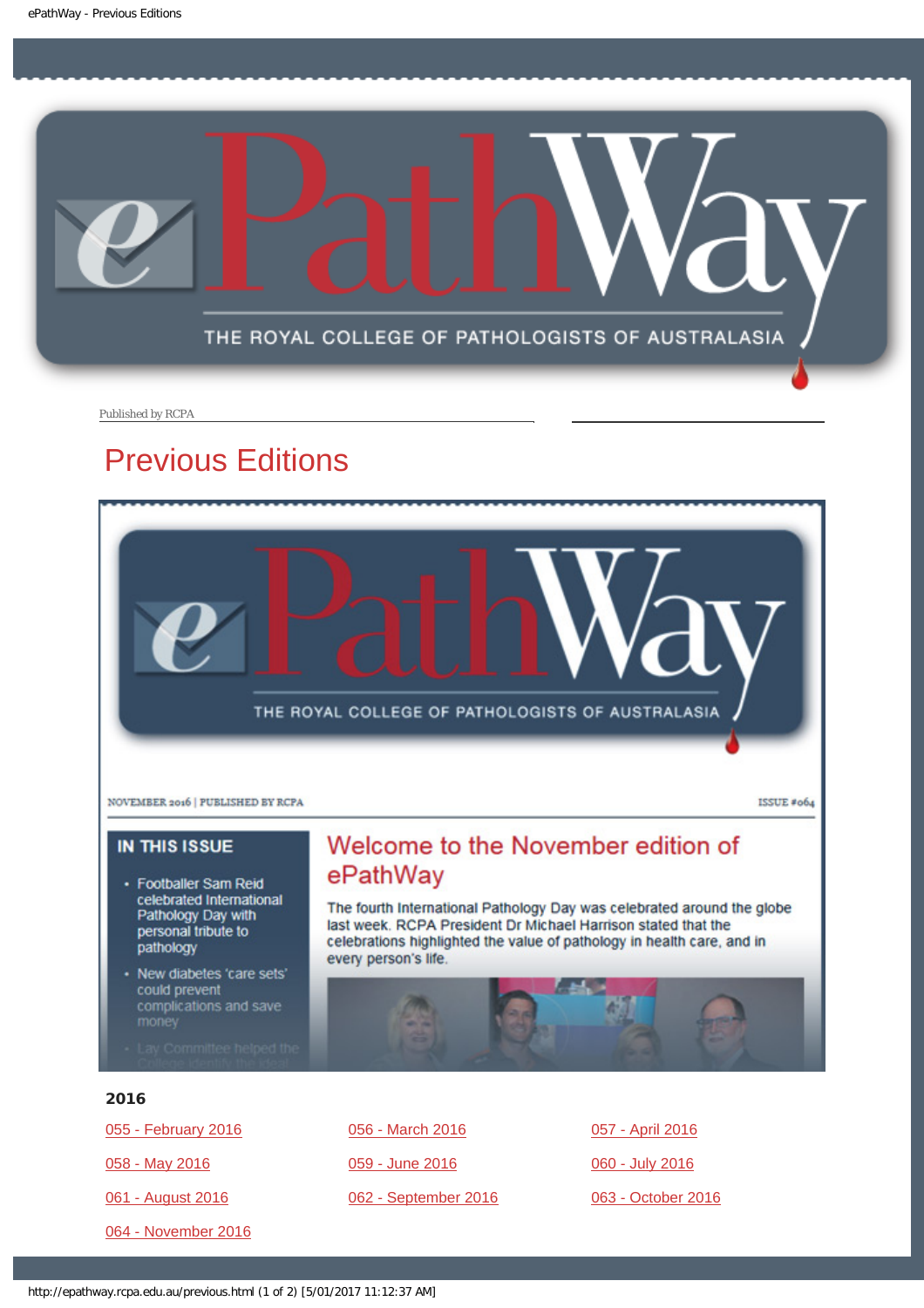### 2015

| 044 - February 2015 | 045 - March 2015        | 046 - April 2015   |
|---------------------|-------------------------|--------------------|
| 047 - May 2015      | 048 - June 2015         | 049 - July 2015    |
| 050 - August 2015   | 051 - September 2015    | 052 - October 2015 |
| 053 - November 2015 | 054 - Dec 2015/Jan 2016 |                    |
| 2014                |                         |                    |
| 033 - February 2014 | 034 - March 2014        | 035 - April 2014   |
| 036 - May 2014      | 037 - June 2014         | 038 - July 2014    |

[040 - September 2014](http://epathway.rcpa.edu.au/previous/040_0914.pdf)

[043 - Dec 2014/Jan 2015](http://epathway.rcpa.edu.au/previous/043_1214.pdf)

[039 - August 2014](http://epathway.rcpa.edu.au/previous/039_0814.pdf) [042 - November 2014](http://epathway.rcpa.edu.au/previous/042_1114.pdf)

### 2013

| 022 - February 2013 | 023 - March 2013        | 024 - April 2013   |
|---------------------|-------------------------|--------------------|
| 025 - May 2013      | 026 - June 2013         | 027 - July 2013    |
| 028 - August 2013   | 029 - September 2013    | 030 - October 2013 |
| 031 - November 2013 | 032 - Dec 2013/Jan 2014 |                    |

### 2012

| 010 - Dec 2011/Jan 2012 | 011 - February 2012 | 012 - March 2012     |
|-------------------------|---------------------|----------------------|
| 013 - April 2012        | 014 - May 2012      | 015 - June 2012      |
| 016 - July 2012         | 017 - August 2012   | 018 - September 2012 |
| 019 - October 2012      | 020 - November 2012 | 021 - December 2012  |
| 2011                    |                     |                      |

[001 - March 2011](http://epathway.rcpa.edu.au/previous/001_0311.pdf) [004 - June 2011](http://epathway.rcpa.edu.au/previous/004_0611.pdf) [007 - September 2011](http://epathway.rcpa.edu.au/previous/007_0911.pdf)

[002 - April 2011](http://epathway.rcpa.edu.au/previous/002_0411.pdf) [005 - July 2011](http://epathway.rcpa.edu.au/previous/005_0711.pdf) [008 - October 2011](http://epathway.rcpa.edu.au/previous/008_1011.pdf) [003 - May 2011](http://epathway.rcpa.edu.au/previous/003_0511.pdf) [006 - August 2011](http://epathway.rcpa.edu.au/previous/006_0811.pdf) [009 - November 2011](http://epathway.rcpa.edu.au/previous/009_1111.pdf)

[041 - October 2014](http://epathway.rcpa.edu.au/previous/041_1014.pdf)

### [« Back to Home Page](http://epathway.rcpa.edu.au/index.html)

### Copyright © 2016 The Royal College of Pathologists of Australasia

RCPA - Durham Hall - 207 Albion St Surry Hills NSW 2010 AUSTRALIA | (+61) 2 8356 5858 | [www.rcpa.edu.au](https://www.rcpa.edu.au/)

**[Privacy Policy](https://www.rcpa.edu.au/Content-Library/Privacy.aspx) | [Legal](https://www.rcpa.edu.au/Legal.aspx) | [Disclaimer](https://www.rcpa.edu.au/Disclaimer.aspx)**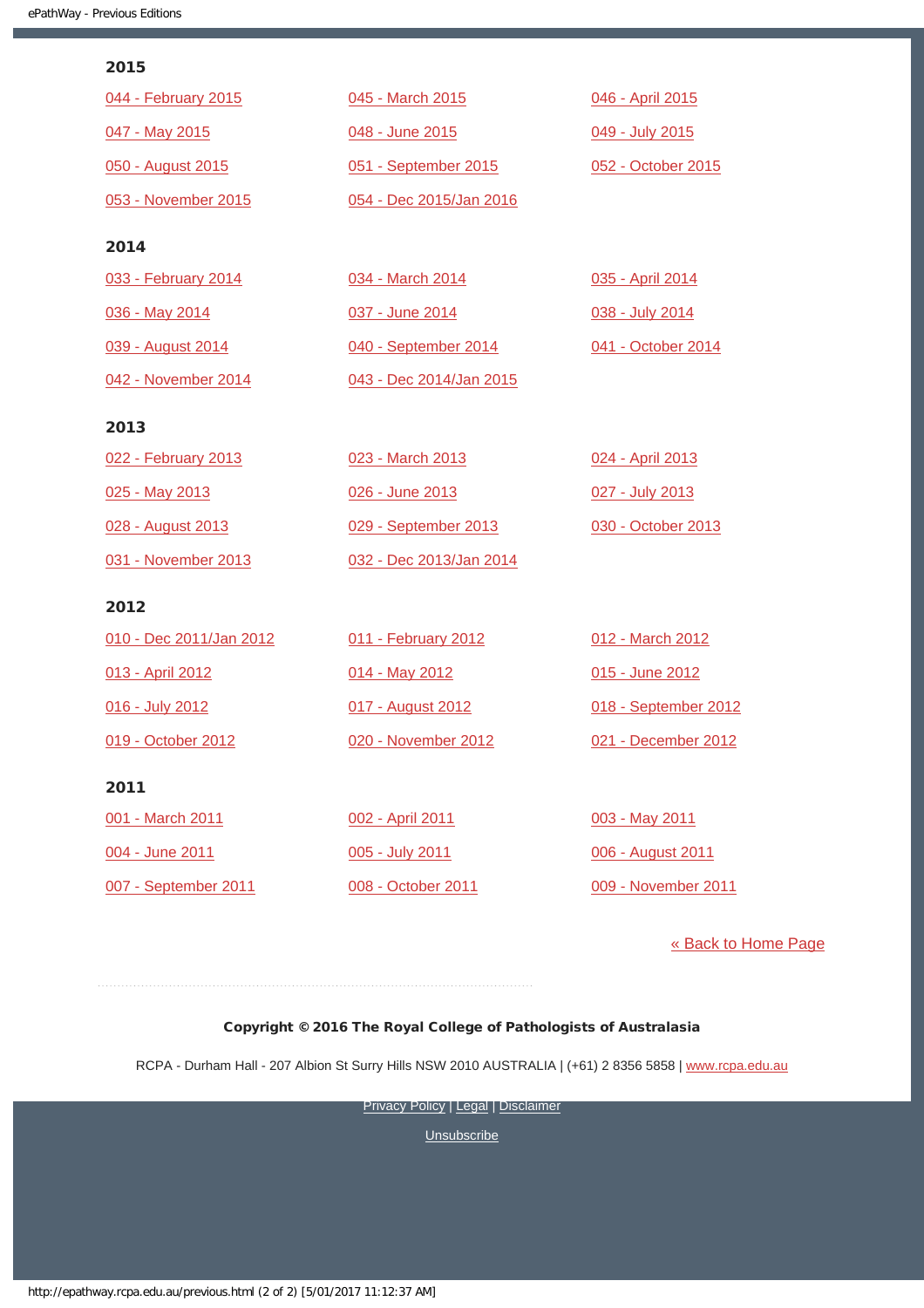<span id="page-7-0"></span>

Published by RCPA

# Subscription Form

Full Name:

Email address:

# Unsubscription Form Subscribe<br>
Unsubscription Form<br>
Email address:<br>
Unsubscribe<br>
Unsubscribe<br>
RCPA - Durham Hall - 207 Albion St Surry Hills<br>
Privacy<br>
Privacy<br>
Nutp://epathway.rcpa.edu.au/subscription.html [5/01/2017 11:12:38 AM]

Email address:

[« Back to Home Page](http://epathway.rcpa.edu.au/index.html)

Copyright © 2015 The Royal College of Pathologists of Australasia

RCPA - Durham Hall - 207 Albion St Surry Hills NSW 2010 AUSTRALIA | (+61) 2 8356 5858 | [www.rcpa.edu.au](http://www.rcpa.edu.au/)

**[Privacy Policy](http://www.rcpa.edu.au/Content-Library/Privacy.aspx) | [Legal](http://www.rcpa.edu.au/Legal.aspx) | [Disclaimer](http://www.rcpa.edu.au/Disclaimer.aspx)**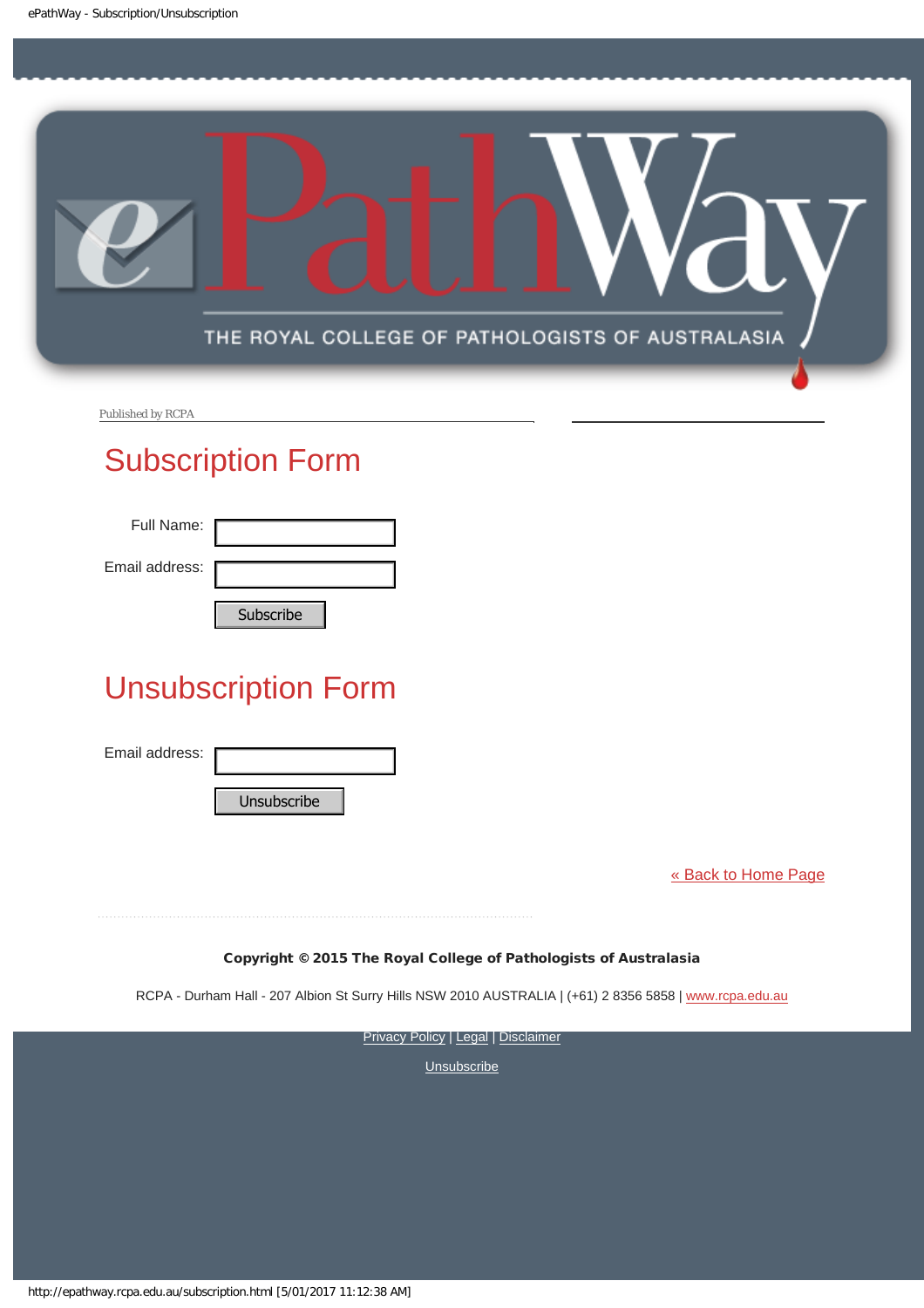<span id="page-8-0"></span>

DEcEMBER 2016 | Published by RCPA Issue #065

# All the Australian Red Cross Blood Service wants for Christmas is blood donations



Some Christmas wish lists are very long, but the Australian Red Cross Blood Service has just one 'gift' on theirs – blood donations. We caught up with Dr Joanne Pink, RCPA Fellow, Haematologist, and Chief Medical Officer/Executive Director of Clinical Services and Research at the Australian Red Cross, to talk about blood donations over the Christmas period.

### Why is donating blood important at Christmas time when most people are on holidays?

The need for blood never takes a break and donated blood will be needed every day over the holiday season to treat many sick and seriously ill people. Each week Australia needs 25,000 blood donations to help a variety of patients, and Christmas time is no different.

### Is this why you have a Christmas Blood Blitz?

Yes. We find that we have a shortfall of donors due to 'holiday mode', so our Christmas Blood Blitz helps us to fill appointments and raise awareness of the need for blood during this critical time of year.

### Why is it a critical time of year?

Holidays can be a time of severe road trauma, and although there are fewer of these patients, individually they can need many litres of donated blood.

### Can you stockpile blood products to use over the holiday period?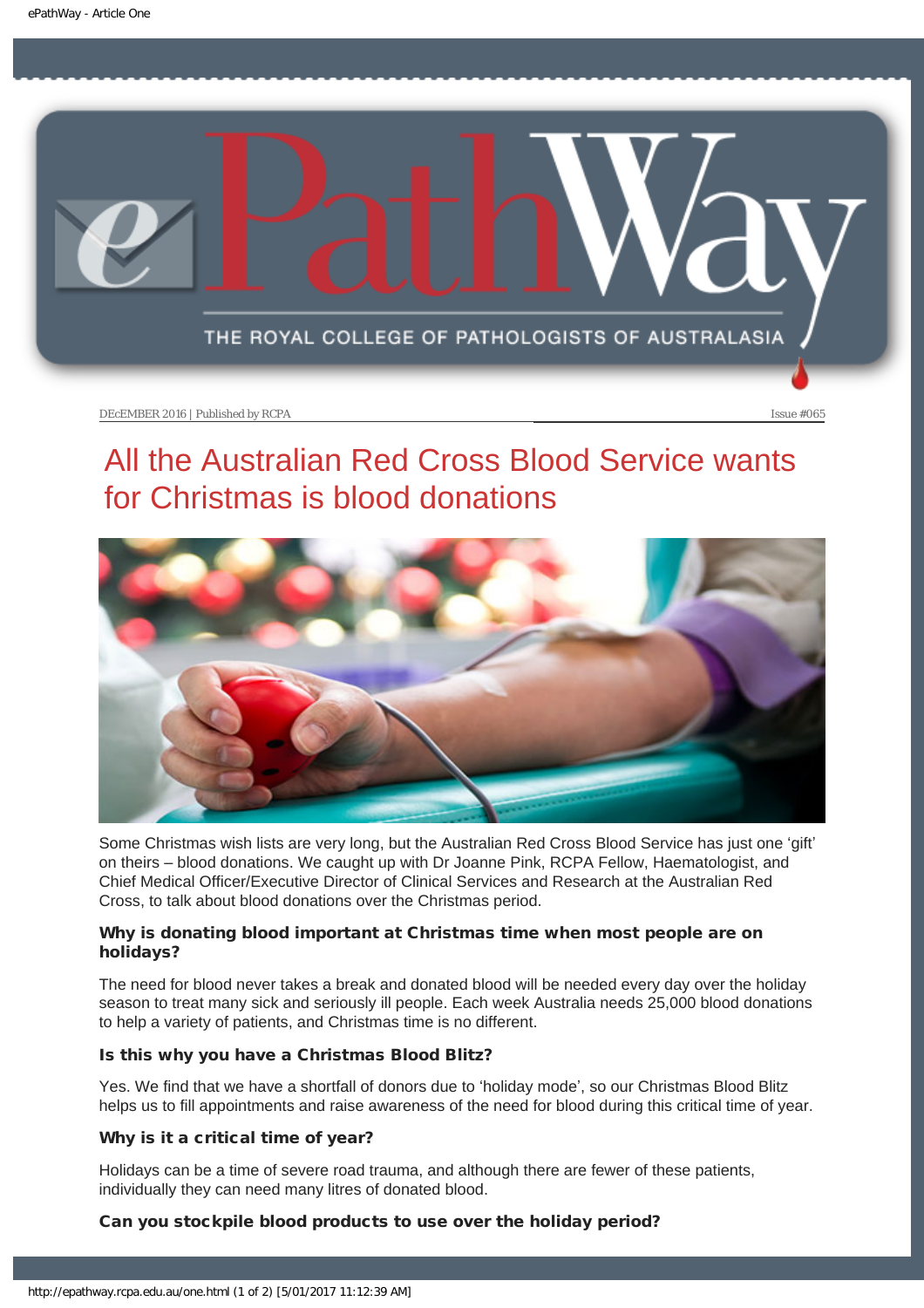No. Platelets only have a shelf-life of five days. Red cells have a shelf-life of six weeks. Some of the components used by cancer patients are also used daily. In fact, every week over a third of all donations are used by cancer patients. The limited shelf-life and high demand for blood products means they can't be stockpiled. This is why we need a constant stream of blood donors.

### What would you say to people who are considering donating blood this Christmas?

One in three of us will need a blood transfusion in our lifetime. The life you save this Christmas could be your own or that of a loved one. If you are a potential first time donor, then it's important to know that blood donation is a simple and easy activity that makes you feel good. It might be the most important 'gift' that you give this Christmas, and we will give you a gift as well; free food and a drink afterwards.

To give blood in Australia between 24 and 31 December, please call 13 14 95 or visit donateblood.com. au. You can find out about donating blood in New Zealand on the New Zealand Blood Service [website.](http://www.nzblood.co.nz/give-blood/donating/am-i-eligible/)

Blood transfusions were covered in the [July 2011](http://www.rcpa.edu.au/getattachment/01f91ec6-1419-405b-8264-c32eb1566799/ePathway-Issue-005.aspx) edition of ePathWay.

[« Back to Home Page](http://epathway.rcpa.edu.au/index.html)

### Copyright © 2016 The Royal College of Pathologists of Australasia

RCPA - Durham Hall - 207 Albion St Surry Hills NSW 2010 AUSTRALIA | (+61) 2 8356 5858 | [www.rcpa.edu.au](https://www.rcpa.edu.au/)

**[Privacy Policy](https://www.rcpa.edu.au/Content-Library/Privacy.aspx) | [Legal](https://www.rcpa.edu.au/Legal.aspx) | [Disclaimer](https://www.rcpa.edu.au/Disclaimer.aspx)**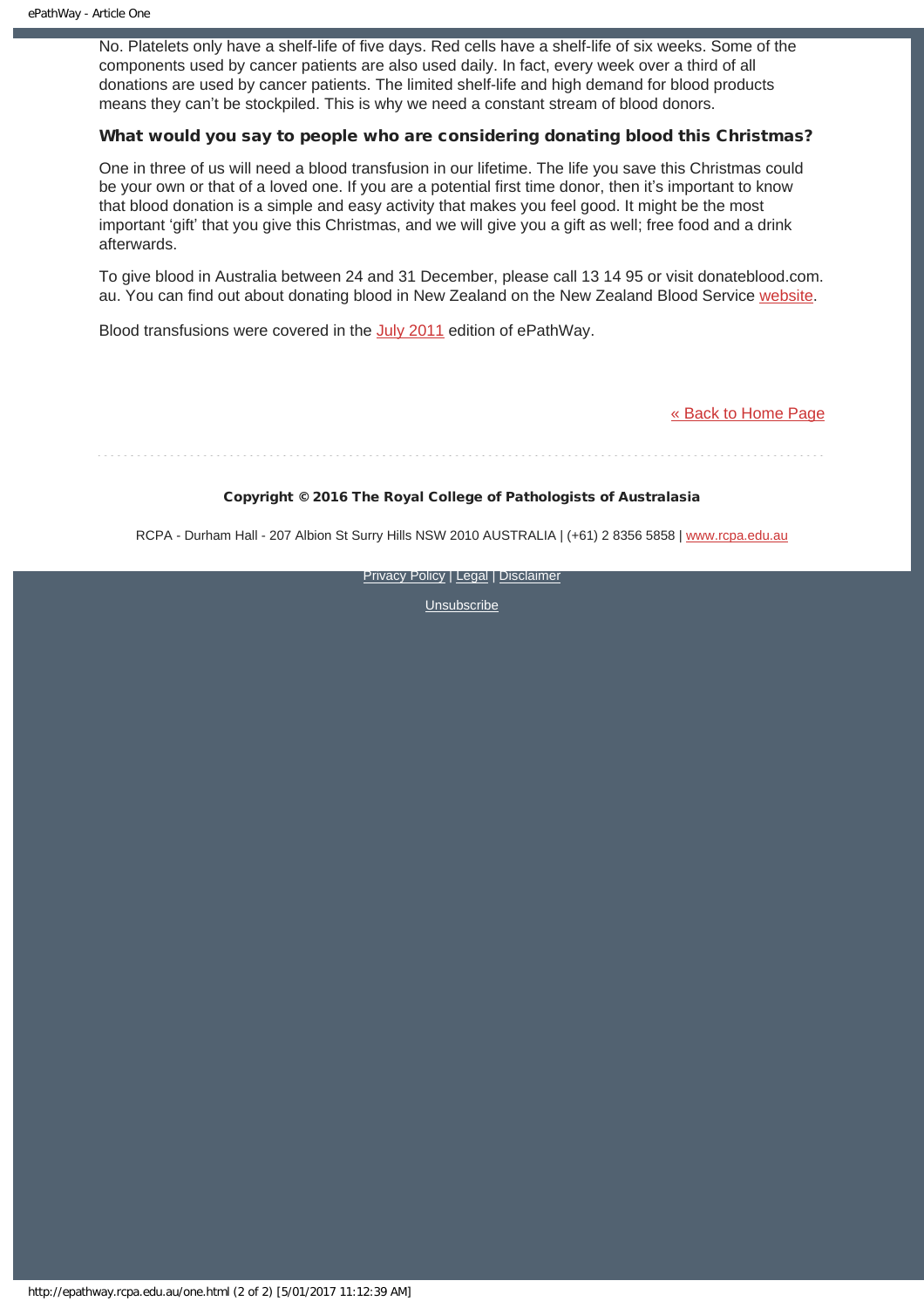<span id="page-10-0"></span>

### DECEMBER 2016 | Published by RCPA Issue #065

# Ciguatera poisoning is the 'gift' that keeps on giving



You can get everything right for Christmas lunch. Uncle Bob is behaving (so far). Food safe principles are followed to the letter. The reef fish is fresh, cooked to perfection and tastes great. But then everyone who eats the fish comes down with food poisoning. What could have gone wrong?

The culprit could be ciguatera poisoning which is a form of food poisoning caused by ingesting ciguatera toxins (CTX). These toxins are produced by tiny organisms called dinoflagellates that attach themselves to algae growing in warm ocean reef areas. Small plant-eating fish ingest dinoflagellates when they nibble on the algae, larger predatory fish eat these fish, and this bioaccumulation through the food chain results in large reef fish contaminated with CTX. But how do you know which one is a toxic time bomb?

You can normally tell when a fish 'off' by its smell and appearance. But CTX doesn't affect these attributes, or the taste of the fish, and cooking, freezing and stomach acid does not destroy them. This means you can't be sure if a fish is contaminated until you eat some and experience the symptoms.

"Symptoms first occur within an hour and up to 48 hours later, depending on how much fish is eaten and how much CTX is in the fish," explains Dr Daman Langguth, Clinical Immunologist and Immunopathologist at Sullivan Nicolaides Pathology.

Symptoms may be gastro-intestinal such as nausea, vomiting, diarrhoea and abdominal cramps, and neurological such as tingling and numbness in the hands and feet, and around the lips, tongue, mouth and throat, altered sensory perception, headache, pain, weakness, itching, shakiness, tiredness, loss of muscle strength, and hot and cold reversal.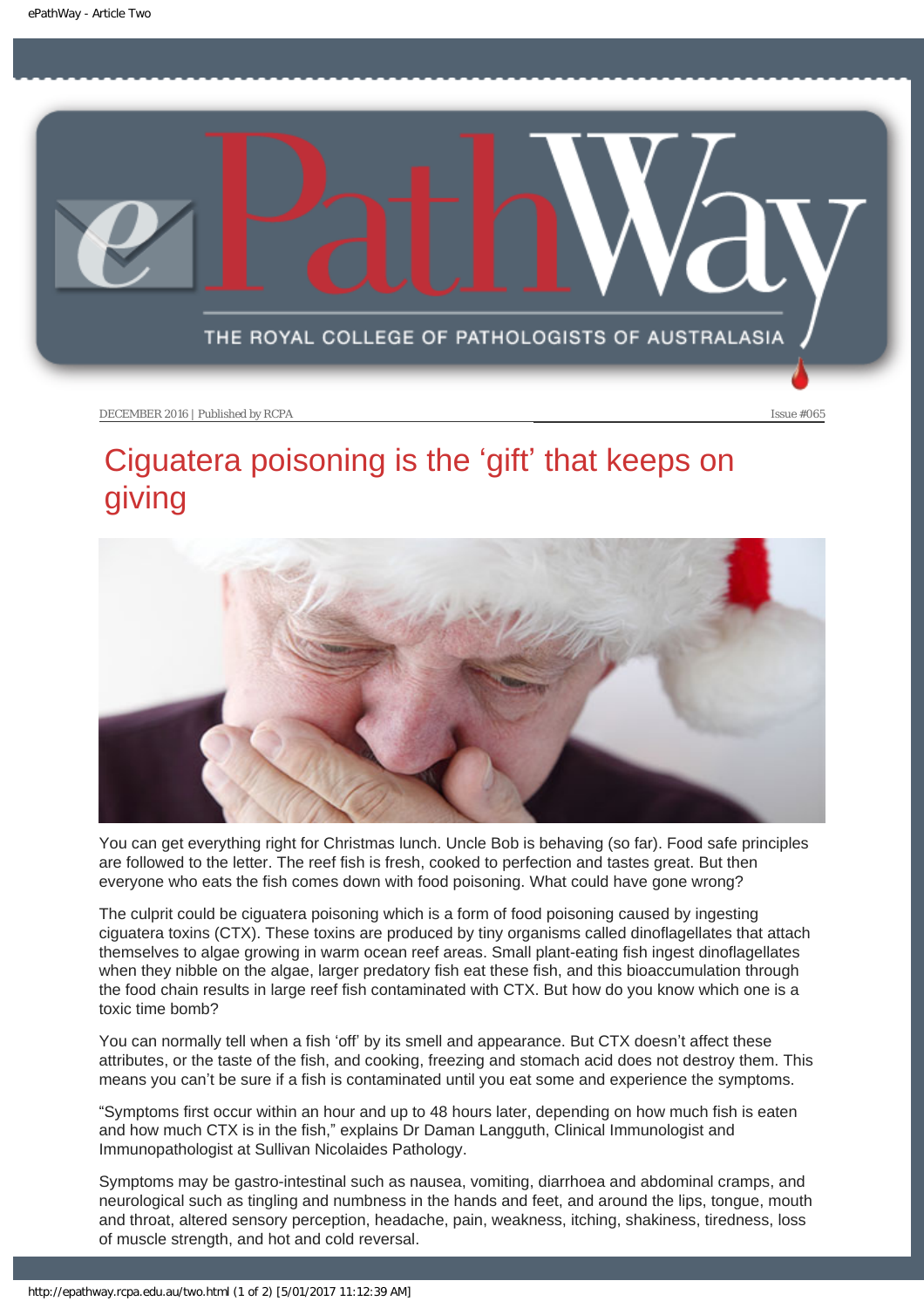"The hot and cold reversal is a classic symptom of ciguatera poisoning. This is when hot objects feel cold, and cold objects feel hot," says Dr Langguth.

Some neurological symptoms can persist for months, and even years. Cardiology symptoms can also develop including slow heart rate (bradycardia), low blood pressure (hypotension) and irregular heartbeat (arrhythmia).

"Diagnosis is clinically through signs and symptoms as well as a history of ingesting fish likely to be contaminated with CTX. There isn't a blood test or specific treatment for ciguatera poisoning, other than managing the presenting symptoms," says Dr Langguth.

Fish related to this disease vary by region, but are all categorised as reef fish. They can also turn up on any dinner table in the world thanks to global food chains.

So, what can you do? Apart from asking for a volunteer to eat a small portion of fish and then watching them for early symptoms (are you hungry Uncle Bob?), the only way to absolutely mitigate the risk is to source fish that don't feed in warm ocean waters. You can also reduce the risk by only eating fish that weigh less than 6kg (for the whole fish).

People who succumb to ciguatera poisoning should then avoid eating reef fish for a few months (thanks for taking one for the team Uncle Bob), and skip drinking alcohol for about three months because it can cause the symptoms to recur (it's good for your liver Uncle Bob).

So, long after the Christmas debris is packed away for another year, ciguatera poisoning can be the' gift' that keeps on giving. (Merry Christmas Uncle Bob. We promise we'll have turkey next year.)

### And the 'suspects' are …

Chinamanfish, red bass and paddletail present a particularly high risk for ciguatera poisoning and should be avoided.

Other fish capable of carrying CTX include coral trout, Spanish mackerel, red emperor, wrasse, coral cod, surgeonfish, trevally and yellowtail kingfish.

[« Back to Home Page](http://epathway.rcpa.edu.au/index.html)

### Copyright © 2016 The Royal College of Pathologists of Australasia

RCPA - Durham Hall - 207 Albion St Surry Hills NSW 2010 AUSTRALIA | (+61) 2 8356 5858 | [www.rcpa.edu.au](https://www.rcpa.edu.au/)

[Privacy Policy](https://www.rcpa.edu.au/Content-Library/Privacy.aspx) | [Legal](https://www.rcpa.edu.au/Legal.aspx) | [Disclaimer](https://www.rcpa.edu.au/Disclaimer.aspx)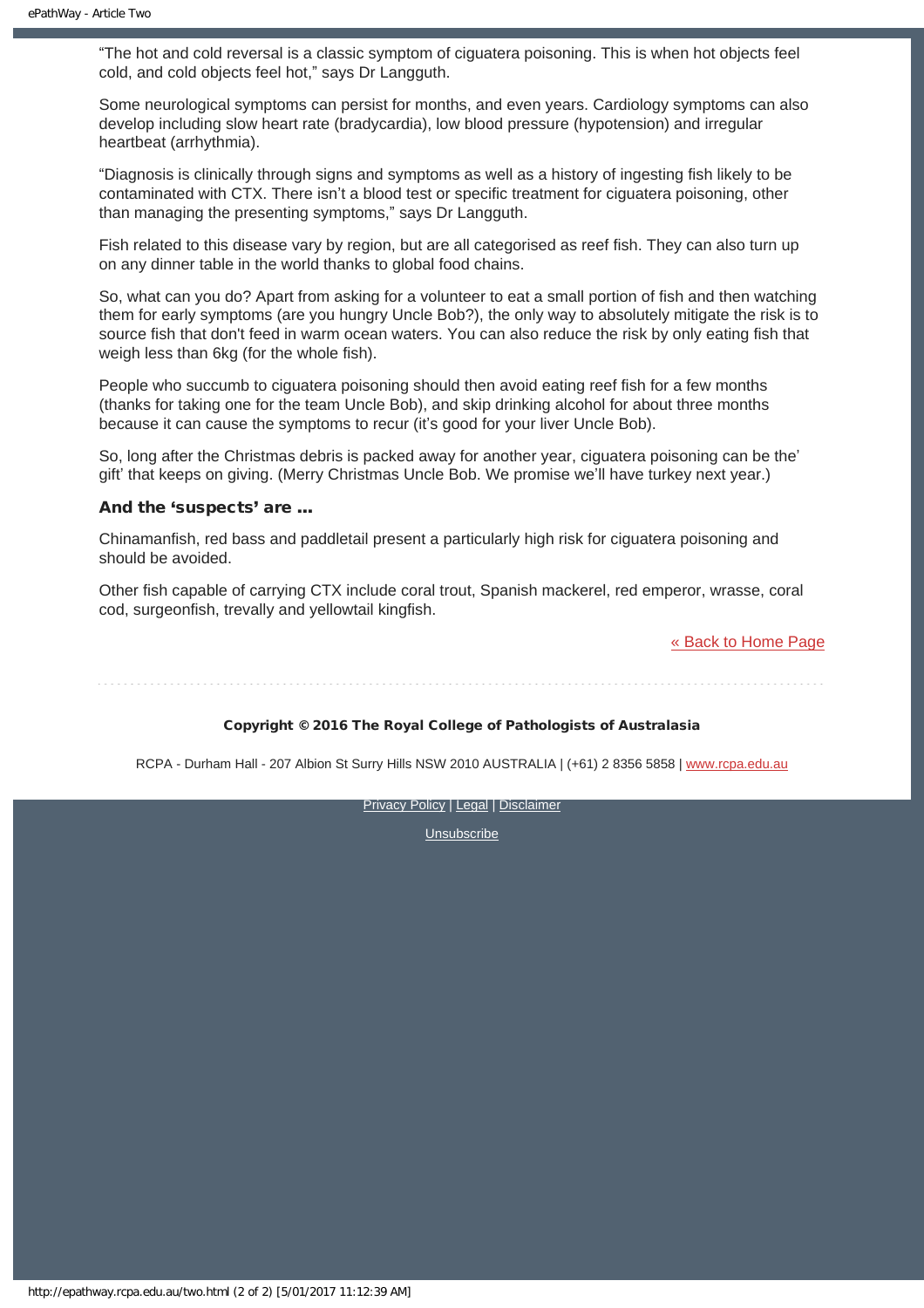<span id="page-12-0"></span>

DECEMBER 2016 | Published by RCPA Issue #065

# Here's hoping 2017 is a positive year for triple negative breast cancer



As we bid 2016 adieu, let's hope 2017 heralds a breakthrough for triple negative breast cancer (TNBC) treatment. The breakthrough is needed because, unlike other types of breast cancer, TNBC doesn't have a [targeted therapy](http://www.rcpa.edu.au/getattachment/250f7b77-7ffc-47ad-aa0f-5b8b1856bddf/ePathway-Issue-013.aspx) limiting effective treatment options.

"The outcome for breast cancer is quite good in developed countries, and especially in Australia. Almost 90% of women diagnosed with early breast cancer in Australia are alive five years down the track. There are two main reasons for this, breast cancer screening and the availability of targeted therapies for breast cancer's expressing hormone or HER2 receptors, but unfortunately there isn't a targeted therapy for TNBC," explains Professor Sandra O'Toole, Anatomical Pathologist at the Royal Prince Alfred Hospital in Sydney.

Unlike other types of breast cancer, TNBC lacks expression of oestrogen receptors (ER), progesterone hormone receptors (PR) or HER2 receptors commonly found on breast cancer cells. The presence of any of these receptors makes targeted therapy possible. The absence of all of these receptors is the key to diagnosing TNBC.

"The pathologist must be certain the tumour truly lacks expression of oestrogen, progesterone and HER2 receptors. This is vital because a TNBC diagnosis decreases treatment options, and the tumours tend to be more aggressive. This is also a reason why testing in an [accredited laboratory](https://www.rcpa.edu.au/Patients/Lab-Accreditation) is essential," explains Prof O'Toole.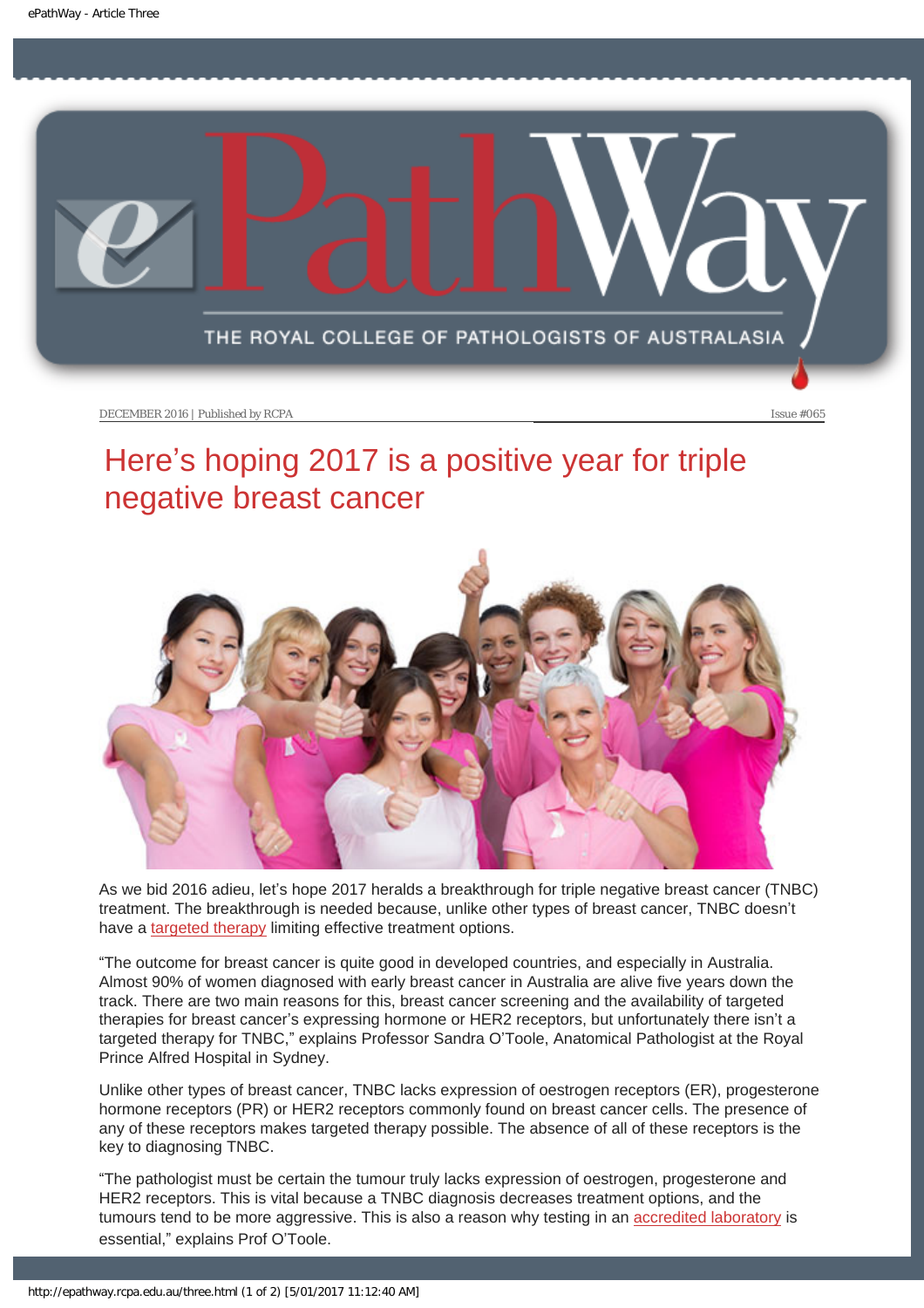She says the testing procedure for TNBC should be suitably controlled, and the tissue should be fixed properly before a pathologist examines it.

"Optimal fixation of breast cancer specimens is actually the second recommendation in the recently released [Influencing Best Practice in Breast Cancer Statement](https://thestatement.canceraustralia.gov.au/the-practices/practice-2) by Cancer Australia."

Prof O'Toole says about 10 to 15% per cent of breast cancers are triple negative. They also have an increased risk of being associated with mutations in the Breast Cancer 1 (BRCA1) gene. BRCA1 acts as a tumour suppressor that is important in DNA repair. If this tumour suppressor gene is defective, then breast cells are more likely to develop additional genetic alterations that promote the development of cancer.

Understanding the genetic signature of different types of breast cancers has boosted both the understanding and treatment options for this disease, but there is still much more to discover. For example, being ER negative, PR negative and HER2 negative means a lot of research into TNBC is focused on finding new targets for therapies.

"If and when this breakthrough happens, pathologists will be involved because they are the medical professionals who are able to analyse tumours to determine which cancers are most likely respond to particular treatments. Let's hope 2017 is the year researchers make the breakthrough with potential new treatments for TNBC."

[« Back to Home Page](http://epathway.rcpa.edu.au/index.html)

### Copyright © 2016 The Royal College of Pathologists of Australasia

RCPA - Durham Hall - 207 Albion St Surry Hills NSW 2010 AUSTRALIA | (+61) 2 8356 5858 | [www.rcpa.edu.au](https://www.rcpa.edu.au/)

**[Privacy Policy](https://www.rcpa.edu.au/Content-Library/Privacy.aspx) | [Legal](https://www.rcpa.edu.au/Legal.aspx) | [Disclaimer](https://www.rcpa.edu.au/Disclaimer.aspx)**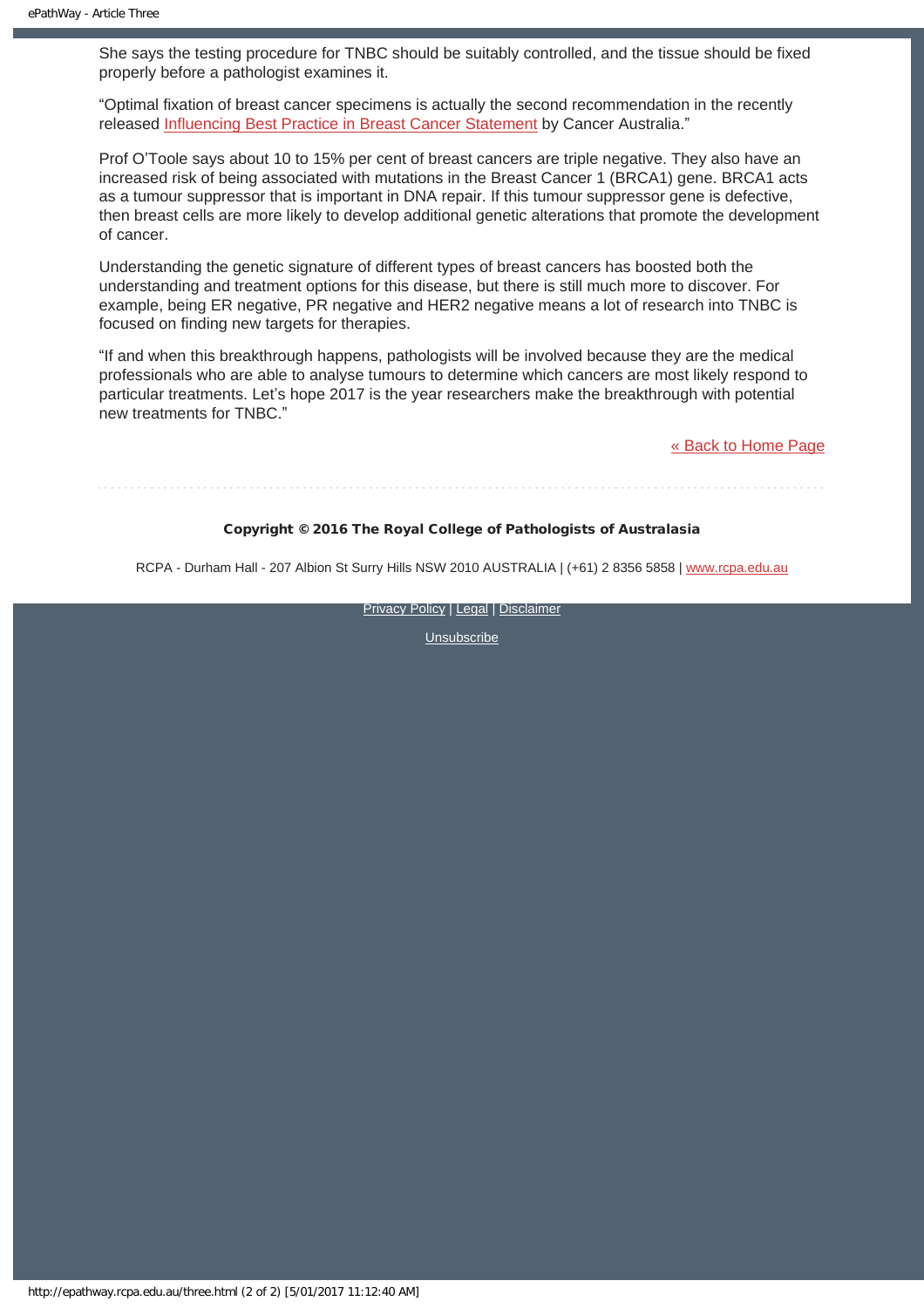<span id="page-14-0"></span>

DEcEMBER 2016 | Published by RCPA Issue #065

# Pathology Update 2017 puts 13,000 years of expertise under one roof



If history and maths interest you, then this concept may grab your attention. About 1,000 pathologists attend the RCPA's Pathology Update conference every year. It takes a minimum of 13 years of study to become a pathologist. This means Pathology Update harnesses at least 13,000 years of collective medical learning in one venue. To put that into perspective, if we count back 13,000 years in history, we'd land in the Mesolithic period (middle Stone Age).

It's lucky we're not being treated in the Stone Age. At that time diseases were 'cured' by witch doctors who used supernatural treatments such as charms, spells and amulets to ward off evil spirits.

The [Pathology Update 2017](https://www.rcpa.edu.au/Events/Pathology-Update) program is therefore reassuring, even if some of it might not make sense to a lay audience. Presentations such as *sequencing immune repertoires in cancer non-progressors, salivary gland tumours at the interface of benign and malignant, and pericarditis, myocarditis and large vessel infections* may seem daunting to the non-medically trained, but at least there's not a spell or amulet in sight. Just best practice medicine based on the best available or emerging evidence.

The RCPA's Events and Sponsorship Manager, Ms Eve Propper, says over 140 local Australasian speakers will present at the conference. Nine international speakers are also presenting such as Dr Charles Mullighan from St Jude Children's Research Hospital in Memphis, and Dr Jennifer Hunt from the University of Arkansas Medical School.

"Dr Mullighan is presenting in the Haematology Scientific Stream, and Dr Hunt is presenting the Eva Raik Plenary Lecture and presenting in the Anatomical Scientific stream. You can read their biographies, and those of all of the international speakers, on the College's [website,](https://www.rcpa.edu.au/Events/Pathology-Update/International-Guest-Speakers)" she explains.